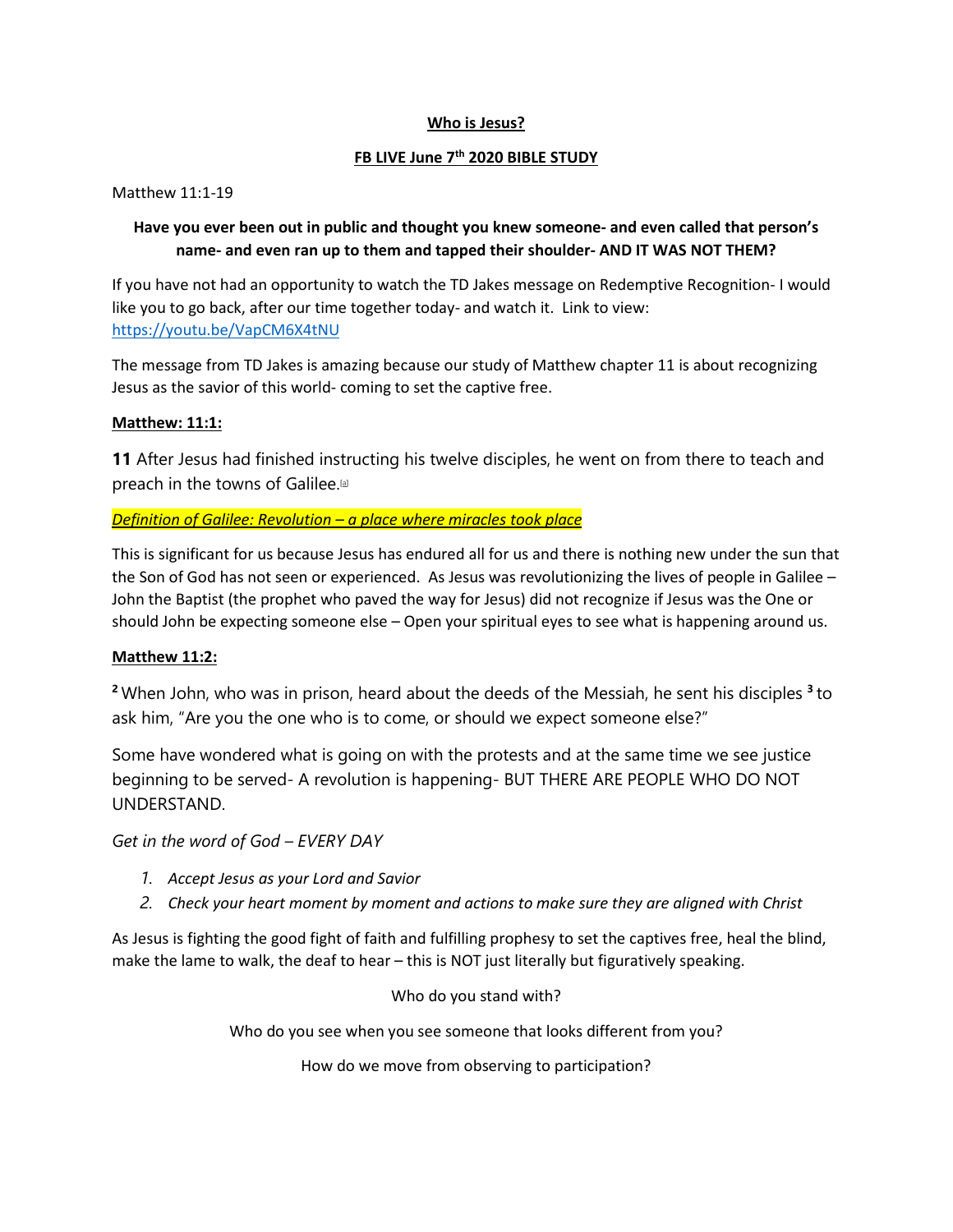Jesus continues the work after instructing John's disciples.

This is significant because Jesus does NOT let anyone stop HIM from fulfilling the prophesy – we MUST do the same.

We cannot forget the people around us- God has called us to love one another and lift one another up.

#### **I Thessalonians 5:11**

"Therefore encourage one another and build one another up, just as you are doing.

The WORK is not over- that is why we are still here."

#### The great commission:

#### **Matthew 28: 16-20:**

**<sup>16</sup>** Then the eleven disciples went to Galilee, to the mountain where Jesus had told them to go. **<sup>17</sup>** When they saw him, they worshiped him; but some doubted. **<sup>18</sup>** Then Jesus came to them and said, "All authority in heaven and on earth has been given to me. **<sup>19</sup>** Therefore go and make disciples of all nations, baptizing them in the name of the Father and of the Son and of the Holy Spirit, **<sup>20</sup>** and teaching them to obey everything I have commanded you. And surely I am with you always, to the very end of the age."

#### **Galatians 6:9:**

Let us not become weary in doing good, for at the proper time we will reap a harvest if we do not give up.

#### **Matthew 11:4-5**

**<sup>4</sup>** Jesus replied, "Go back and report to John what you hear and see: **<sup>5</sup>** The blind receive sight, the lame walk, those who have leprosy<sup>[a]</sup> are cleansed, the deaf hear, the dead are raised, and the good news is proclaimed to the poor.

IN Biblical terms I think we have not reached the new church because we are ONE body in Christ Jesusas a world we are NOT there yet.

#### I Corinthians 12:12-27

<sup>12</sup> For just as the body is one and has many members, and all the members of the body, though many, are one body, so it is with Christ. **<sup>13</sup>** For in one Spirit we were all baptized into one body—Jews or Greeks, slaves<sup>[a]</sup> or free—and all were made to drink of one Spirit.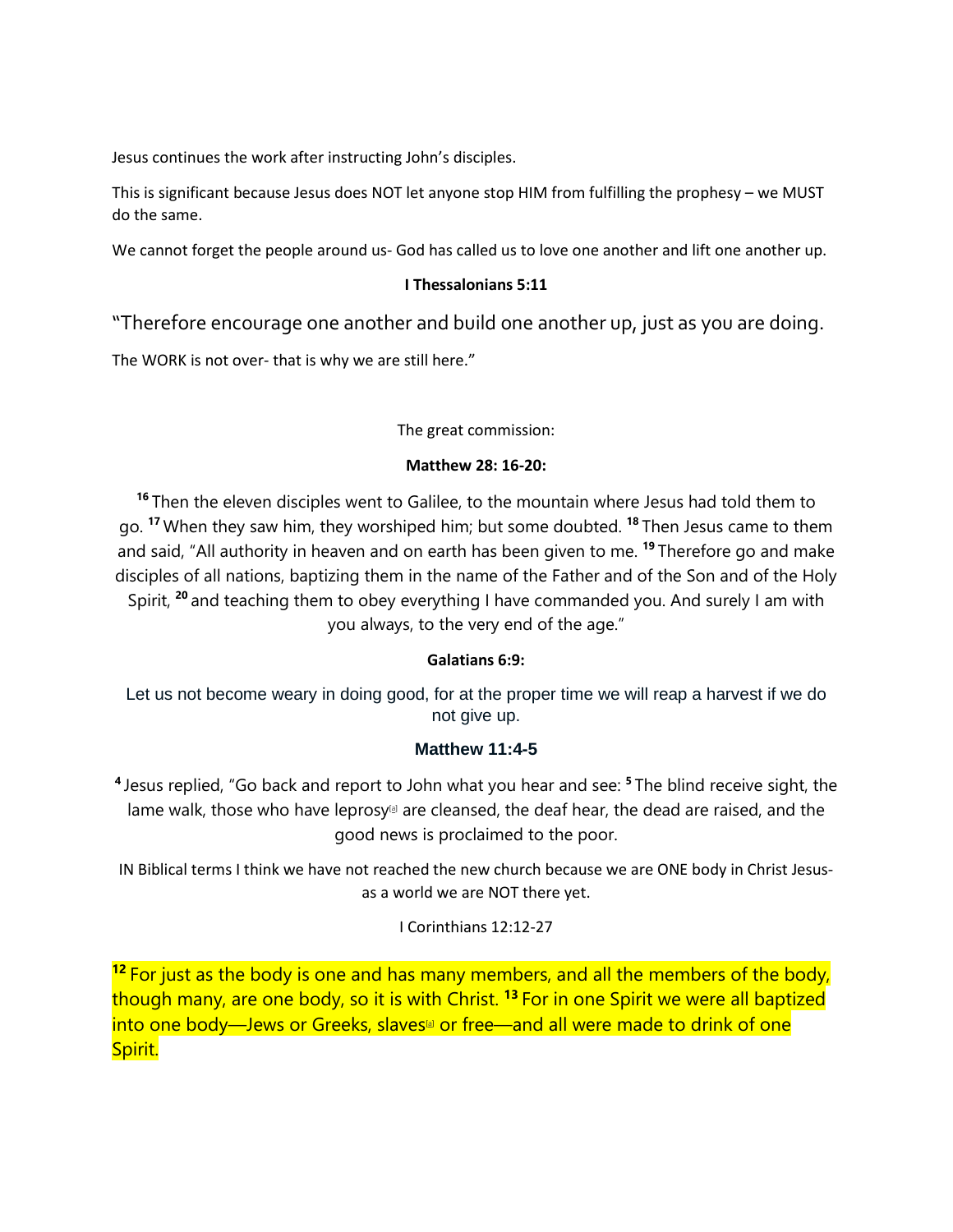**<sup>14</sup>** For the body does not consist of one member but of many. **<sup>15</sup>** If the foot should say, "Because I am not a hand, I do not belong to the body," that would not make it any less a part of the body. **<sup>16</sup>** And if the ear should say, "Because I am not an eye, I do not belong to the body," that would not make it any less a part of the body. **<sup>17</sup>** If the whole body were an eye, where would be the sense of hearing? If the whole body were an ear, where would be the sense of smell? **<sup>18</sup>** But as it is, God arranged the members in the body, each one of them, as he chose. **<sup>19</sup>** If all were a single member, where would the body be? <sup>20</sup> As it is, there are many parts,<sup>[b]</sup> yet one body.

**<sup>21</sup>** The eye cannot say to the hand, "I have no need of you," nor again the head to the feet, "I have no need of you." **<sup>22</sup>** On the contrary, the parts of the body that seem to be weaker are indispensable, **<sup>23</sup>**

and on those parts of the body that we think less honorable we bestow the greater honor, and our unpresentable parts are treated with greater modesty, **<sup>24</sup>** which our more presentable parts do not require. But God has so composed the body, giving greater honor to the part that lacked it, **<sup>25</sup>** that there may be no division in the body, but that the members may have the same care for one another. **<sup>26</sup>** If one member suffers, all suffer together; if one member is honored, all rejoice together.

<sup>27</sup> Now you are the body of Christ and individually members of it.

Matthew 11:20-24

Once we see Jesus as the Lord and savior we MUST repent.

*Repent: Change of heart- TURN AWAY FROM SIN*

Sin: Evil things we do, our inability to put God first, anything that separates us from the love of God- the ability to see God first before sin and evil

**James 4:17**

# **<sup>17</sup>** If anyone, then, knows the good they ought to do and doesn't do it, it is sin for them.